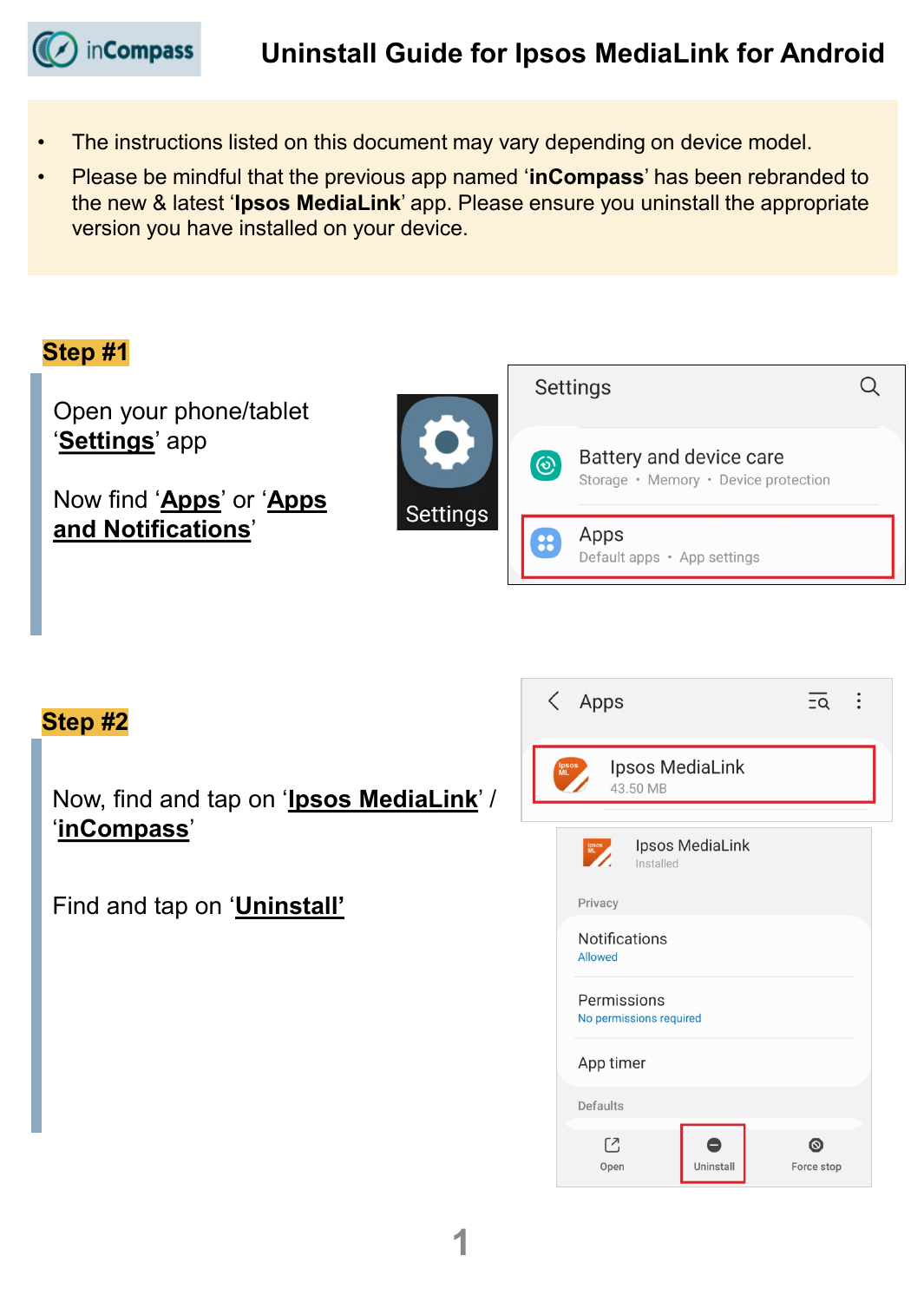

#### **Step #3**

# **Delete the VPN Certificate**

*If you set up a lockscreen password manually to install our VPN, this will now be reverted once our certificate is deleted.*

- Please now open '**Settings**' once again.
- Find and open '**Biometics and Security'** or '**Security**' or '**Lock screen & Security'.**
- Some devices may need to tap '*Other security settings*' or '*More Settings*'

#### **Step #4**

- Find and tap '**View security certificates'** or '**Trusted credentials'** or '**Encryption and Credentials'**
- Tap the '**User'** tab to find the appropriate certificate.

| <b>Settings</b>                                                                                                          |  |  |  |
|--------------------------------------------------------------------------------------------------------------------------|--|--|--|
| Settings                                                                                                                 |  |  |  |
| <b>Biometrics and security</b><br>Face recognition · Fingerprints                                                        |  |  |  |
| <b>Biometrics and security</b>                                                                                           |  |  |  |
| Encrypt or decrypt SD card<br>No SD card                                                                                 |  |  |  |
| Other security settings<br>Change other security settings, such as those for<br>security updates and credential storage. |  |  |  |

#### Other security settings  $\langle$

Credential storage

Storage type Back up to hardware

View security certificates Display trusted CA certificates.

| <b>く</b> View security certificates |             |
|-------------------------------------|-------------|
| Ipsos MediaLink<br>RootCA           |             |
| <b>SYSTEM</b>                       | <b>USER</b> |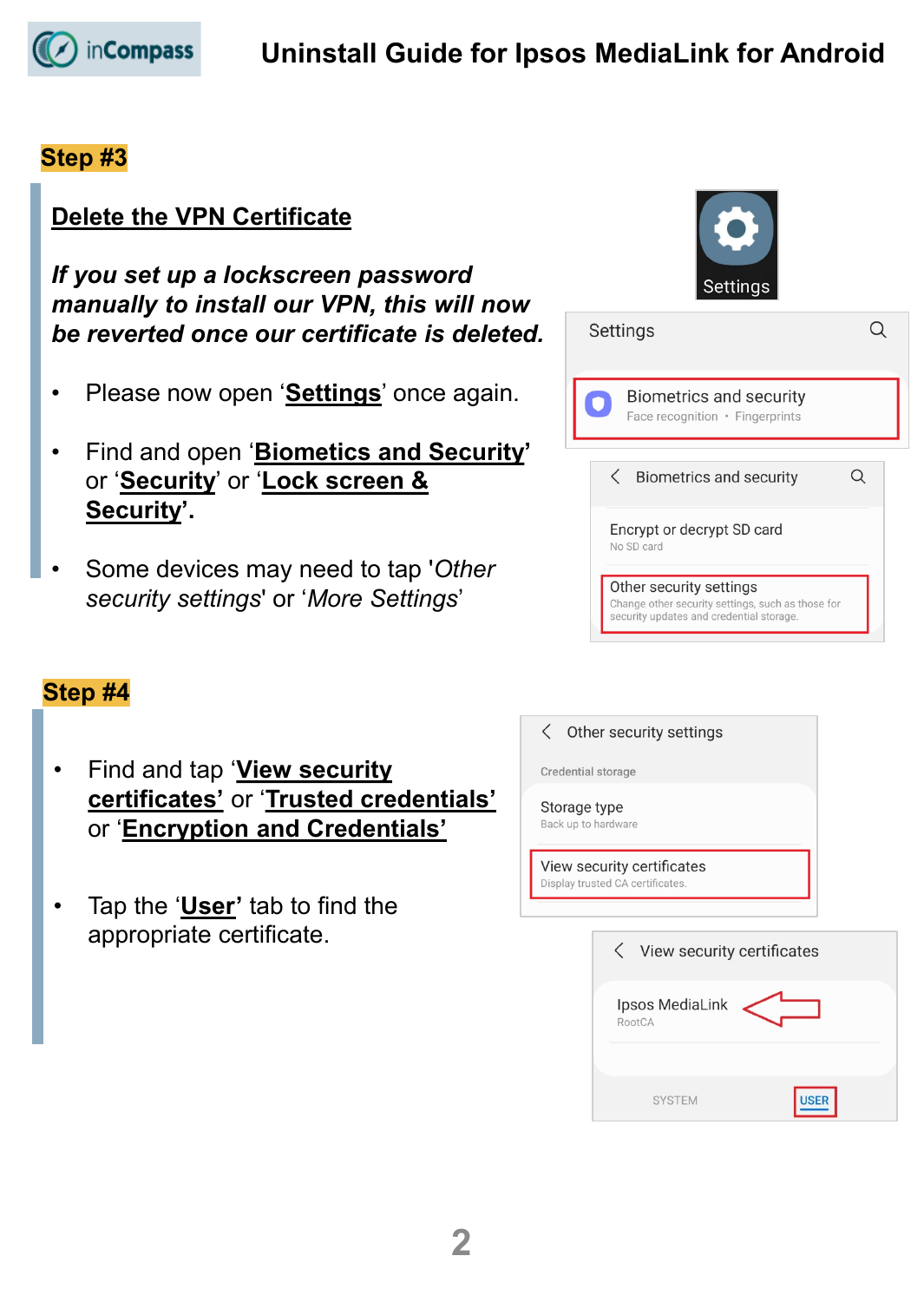

**Remove VPN Certificate**

## **Step #5**

| Please now scroll to the bottom. |                                                        | Security certificate<br>RootCA                                                                                                                                                  |
|----------------------------------|--------------------------------------------------------|---------------------------------------------------------------------------------------------------------------------------------------------------------------------------------|
| Tap 'Remove'<br>$\bullet$        |                                                        | Issued to:<br>Common name:<br>RootCA<br>Organization:<br>Ipsos MediaLink<br>Organizational unit:<br>Serial number:<br>01:79:0C:BF:5F:89<br>Issued by:<br>Common name:<br>RootCA |
| RootCA                           | <b>く</b> View security certificates<br>Ipsos MediaLink | Organization:<br>Ipsos MediaLink<br>Organizational unit:<br>Validity:<br>Issued on:<br>Apr 12, 2021<br>Printed and a state                                                      |
|                                  | <b>SYSTEM</b><br><b>USER</b>                           | OK<br><b>Remove</b>                                                                                                                                                             |

If you are using a device on Android 10 or lower, the application & VPN is now **uninstalled**.

If you are using a device on Android 11 or higher, please complete the **final step on the next page**.